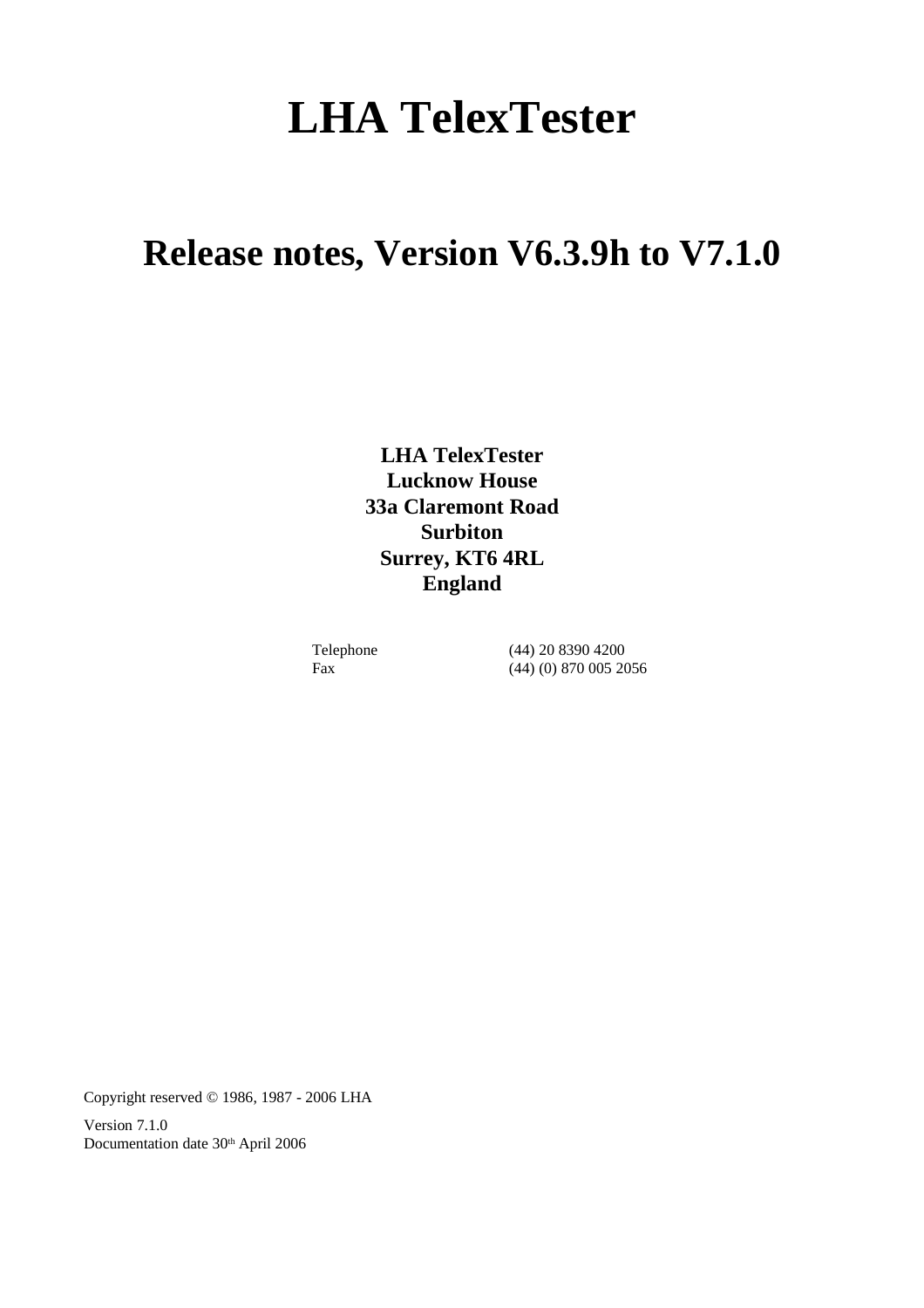#### **LHA TelexTester**

#### **TABLE OF CONTENTS**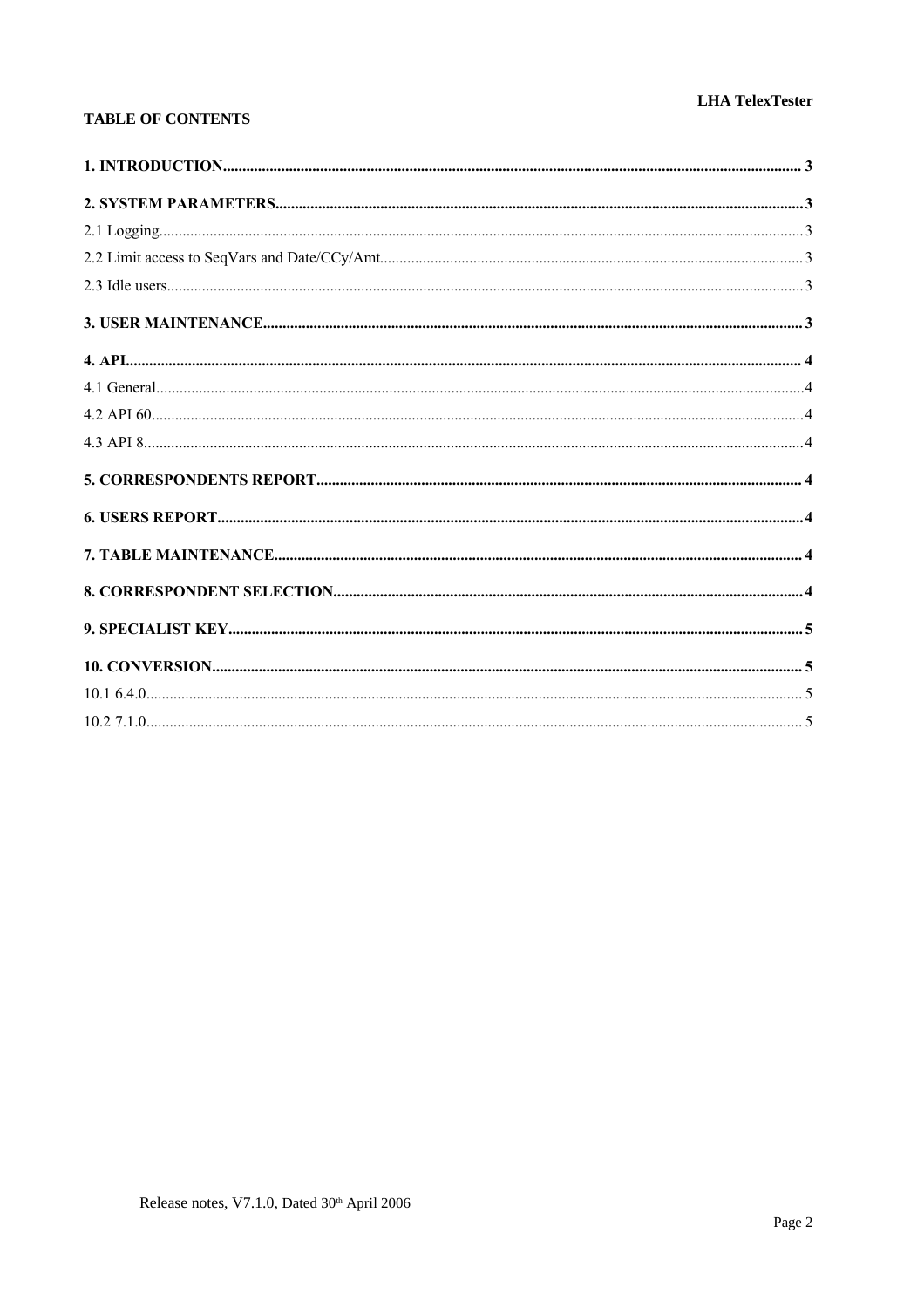# **1.Introduction**

This document details changes in the LHA TelexTester system from Version 6.3.9h to Version 7.1.0. Previous release notes are in document REL639g.doc.

# **2.System Parameters**

#### **2.1Logging**

Log all changes during system parameters individually to log, recorded as log type 1 so that vlog can filter them.

Extra syslog calls to testkey.cbl, switch 1 enables them.

#### **2.2Limit access to SeqVars and Date/CCy/Amt**

If set to '2' then two types of access, either

- Sequence variables and currency, no dates
- Prefix variables and amounts plus dates

The two options are decided by the setting in user maintenance of

**Disp/Change seq/pfx vars**.

#### 2.3Idle users

Add field '**Max days user can be idle**'.

If not set to zero Users will be suspended if they do not access the system within this time.

# 3.User Maintenance

Add user option 'Stop Change Service Flag'.

If set to Y this will stop changing of out of service flag in correspondent maintenance.

To reset a user who has not accessed recently, open user maintenance, select the user and press F1 to save, this resets last access to today.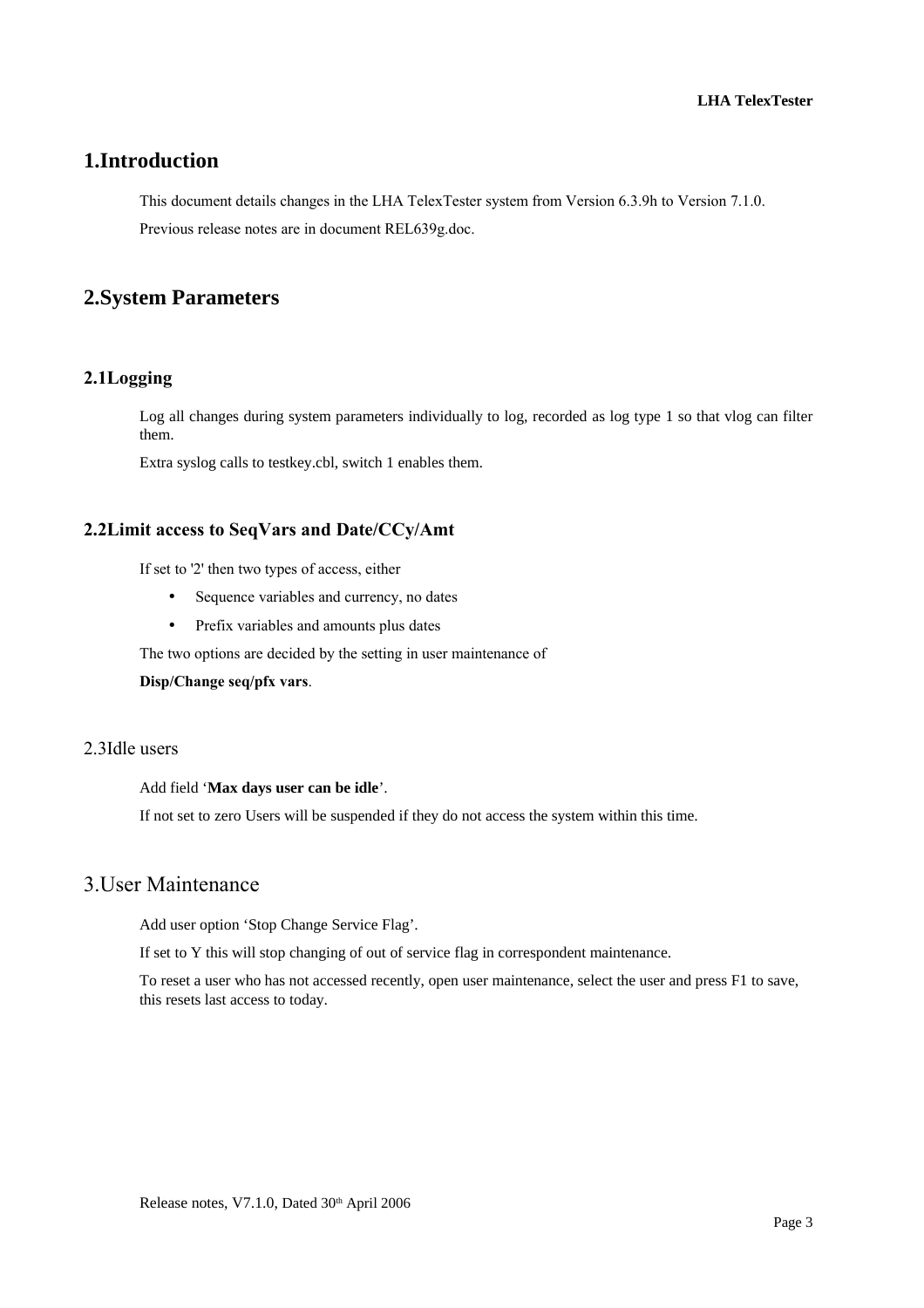#### **4.API**

#### **4.1General**

If gc-api-parm5 bit 1 is set then do not return the chr error if chr is set to  $\mathcal{N}$ .

#### **4.2API 60**

Add ttdll interface to api60, provides a dll with calls using stdcall.

#### **4.3API 8**

Add 30 second timeout to waiting for keyboard input in case keyboard is touched accidentally.

Add delete of input / output files in if API parm 5 set to 1 and output file older than five minutes and then delete input if it is older than five minutes.

Where parm5 is checked to check for 1 or 3 to support above change (in General).

Add logging, enabled with run time switch 2

# **5.Correspondents Report**

Add field option (Uses Tables of).

Extend the tables output by export3 format. Tables added are:

Day of Month, Month of Year, Ccy, Amt and character.

In correspondent selected is terminated with a '.' remove the '.' and do not match with wild card correspondents just do the single record specified. This allows API60 to select a single correspondent for the report.

Add DOW table to export3 format.

#### **6.Users Report**

'Last access' displayed in user report.

Status in user report can be active or idle if not signed on since cutoff time.

# **7.Table Maintenance**

Add options to amount type 1 and currency tables to prompt for F8 generate random variables.

#### **8.Correspondent Selection**

Add list option to api10 for selection of correspondents.

Release notes, V7.1.0, Dated 30<sup>th</sup> April 2006